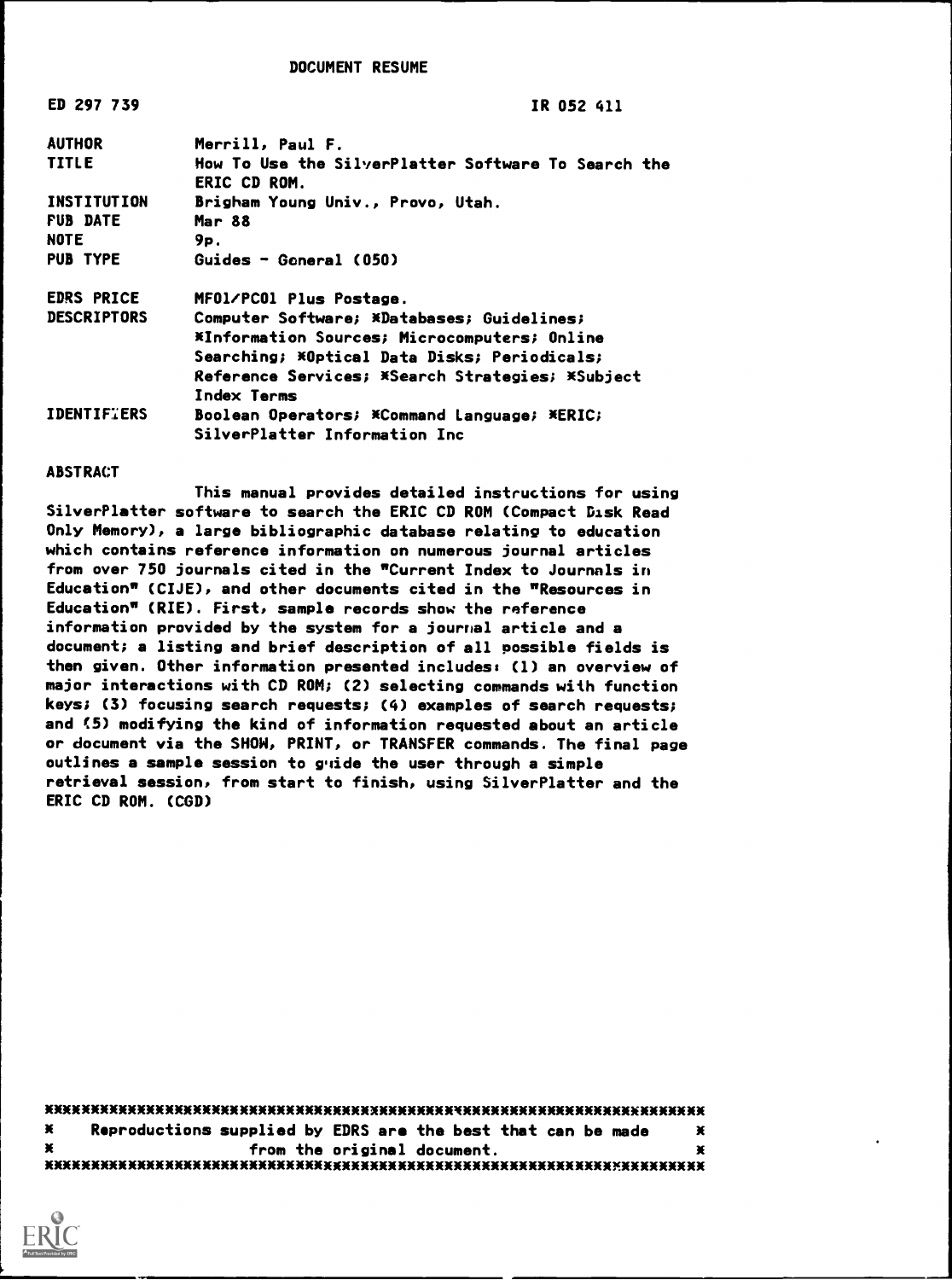$\begin{array}{c} \bullet \hspace{0.1cm} \bullet \hspace{0.1cm} \bullet \hspace{0.1cm} \bullet \hspace{0.1cm} \bullet \hspace{0.1cm} \bullet \hspace{0.1cm} \bullet \hspace{0.1cm} \bullet \hspace{0.1cm} \bullet \hspace{0.1cm} \bullet \hspace{0.1cm} \bullet \hspace{0.1cm} \bullet \hspace{0.1cm} \bullet \hspace{0.1cm} \bullet \hspace{0.1cm} \bullet \hspace{0.1cm} \bullet \hspace{0.1cm} \bullet \hspace{0.1cm} \bullet \hspace{0.1cm} \bullet \hspace{0.1cm} \bullet \hs$ 

U.S. DEPARTMENT OF EUUCATION<br>Office of Educational Research and Improvement EDUCATIONAL RESOURCES INFORMATION<br>CENTER (ERIC)

- St This doc imant has been reproduced as<br>crieved from the person or org. ization<br>C' Minor changes have been made to improve<br>reproduction quality
- 
- Points of view or opinions stated in this docu<br>ment\_do\_not\_necessarily\_represent\_official<br>OERI position or policy

How to Use the SilverPlatter Software to Search the ERIC CD ROM

Paul F. Merrill

Brigham Young University

March ,1988

ROSANI

"PERMISSION TO REPRODUCE THIS MATERIAL HAS BEEN GRANTED BY

 $\mathcal{P}_\mathbb{C}$ 

Paul F. Merrill

TO THE EDUCATIONAL RESOURCES INFORMATION CENTER (ERIC)."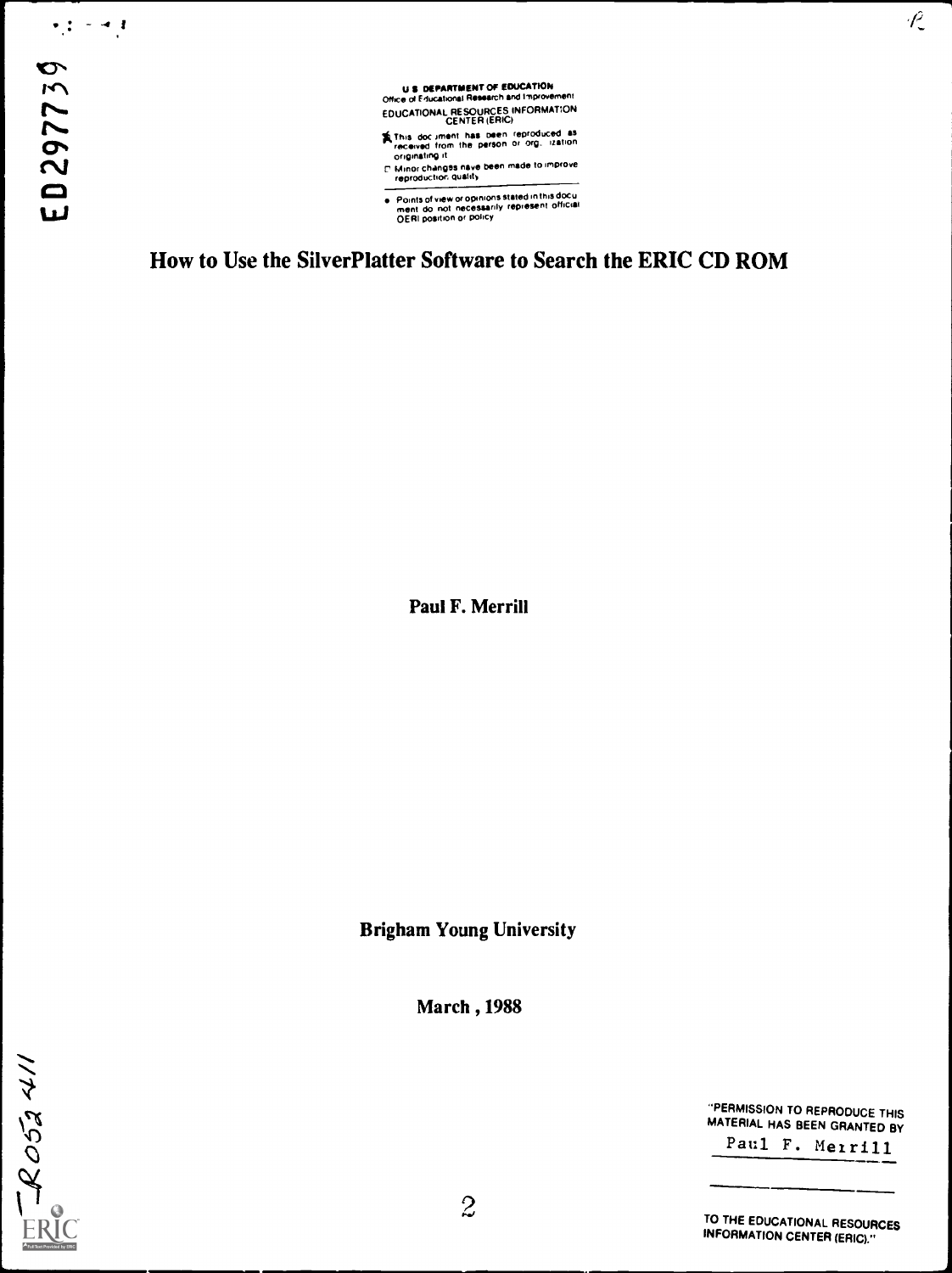# How to Use the SilverPlatter Software to Search the ERIC CD ROM

### Contents and organization of the ERIC CD ROM

 $\cdot$  j

\* . .

The ERIC CD ROM is a large bibliographic database containing reference information on numerous journal articles from over  $750$  journals, cited in the Curvent Index to Journals in Education (CUE), and other documents, cited in the Resources in Education (RIE), related to education. All of the reference information on a single document is referred to as a record. Each record is divided into categories of information called fields. For example, there is one field containing the title of the document, another containing the author's nam and another containing an abstract of the document. The following example records show the reference information for a sample journal article and a sample document.

#### Journal Article Record

#### Document Record

- AN: CHN: AU:  $TI:$ PY: JN: DT: TA: LA: DE: DEM: ID: IDM: IS: AB: CH: EJ341568 IR515707 Meijer,-Joost; Riemarsma,-Fre Analysis of solving Problems. 1986 Instructional-Science; v15 n1 p3-19 1986 Journal Articles (080); Reports - Research (143) Researchers English Algorithms-; computer-Simulation; Educational-Theories; Foreign-Countries; \*Geometry -: Heuristics-; Learning-Strategies; \*Mathematics-Instruction; Models-; \*Problem-Solving; Secondary-Education; \*Task-Analysis \*Geometry.; \*Mathematics -Instruction; \*Problem-Solving; \*Task-Analysis Netherlands-; Software-Design; \*Story-Problems-Mathematics \*Story-Problems-Mathematics CUJan87 Presents thinking-aloud protocols from secondary pupils solving arithmetic story and geometrical problems and analyzes their protocols by using interpretation models founded on a general problem-solving model. A word problem solving simulation is also used to further explicate processes pupils use to solve mathematical tasks. (Author/MBR) IR AN: CHN: AU: TI: CS: SP: CN: PY: AV: NT: PR: DT: CP: LA: PG: DE: DEM: ID: IDM: IS: AB: ED207804
	- FI: EJ
	- DTN: 080; 143
- SE035494
- Lawler,-Robcrt-W.
- Extending a Powerful Idea. Artificial Intelligence Memo No. 590.
- Massachusetts Inst. Of Tech., Cambridge.
- National Science Foundation, Washington, D.C.
- RNP LOGO-58
- NSF-77-19083-SED
- 1980
- Artificial Intelligence Lab., 545 Technology Square, Rm. 338, Cambridge, MA 02139
- $22$  p.
- EDRS Price MFOI/PC01 Plus Postage.
- Reports Research (143)
- U.S.: Massachusetts
- English
- 22
- \*Case-Studies; \*Computers-; Computer-Science-Education; Discovery-Learning; Elementary-School-Mathematics: Geometric-Concepts; Problem-Solving; \*Programing-;
- \*Case-Studies; \*Computers-; \*Programing-
- \*IAGO-Programing-Language;
- \*LOGO-Programing-Language;

RIEFEB82

- This document focuses on the use of a computer and the LOGO programing language by an eightyear-old boy. The stepping of variables, which is the development and incrementally changing of one of several variables, is an idea that is followed in one child's mind as he effectively directs himself in a freely-chosen problemsolving situation. (MP)
- LV: 1
- CH: SE
- FI: ED
- 01N: 143

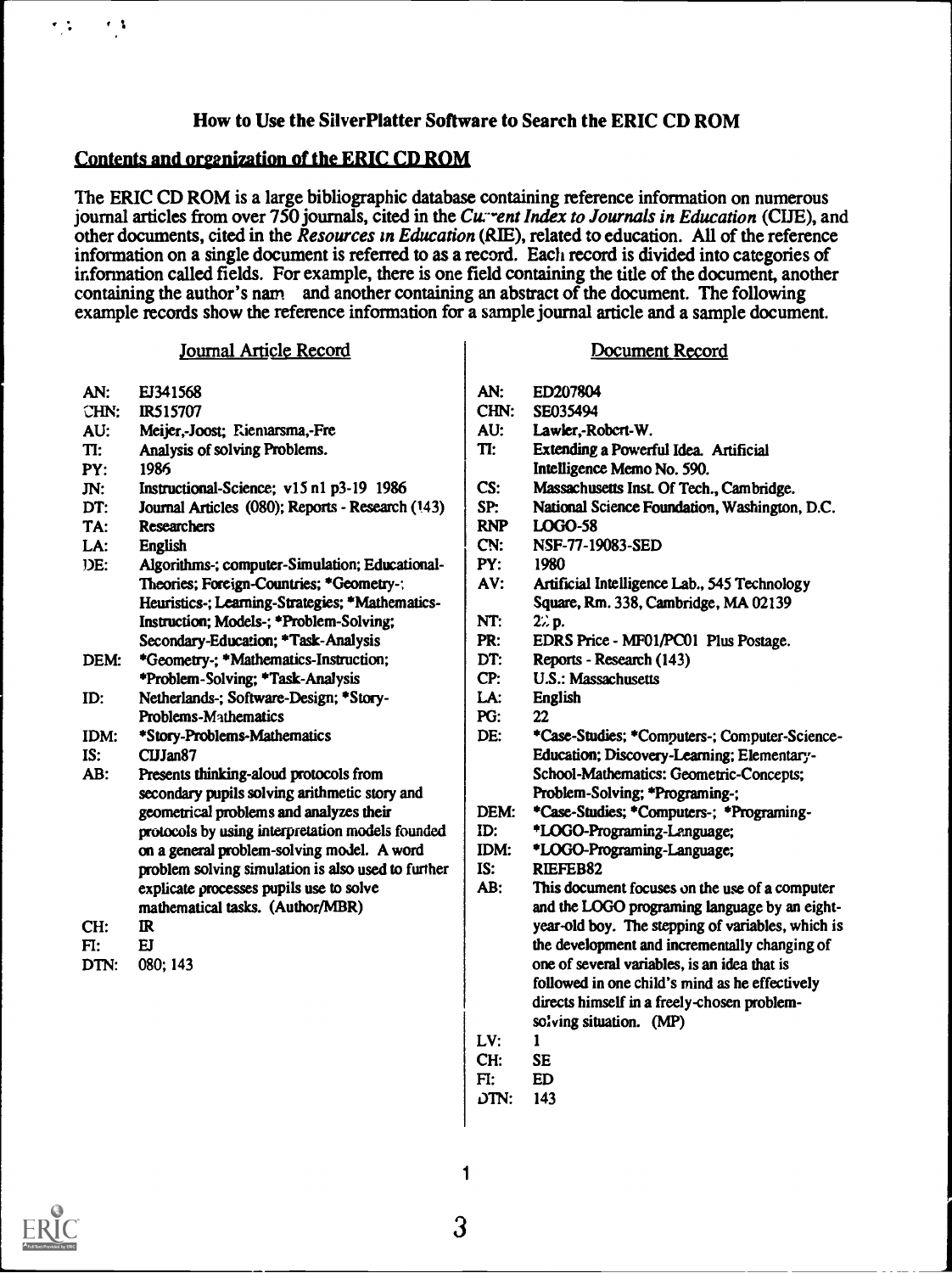Each field begins with a two-three letter abbreviation followed by a colon. However, neither record shown above contains information in all the possible fields. A listing and brief description of all possible fields are given below.

| AN:                                | <b>Accession Number</b>    | CP:  | <b>Country of Publication</b> |
|------------------------------------|----------------------------|------|-------------------------------|
| CHN:                               | Clearinghouse Number       | TA:  | <b>Turget Audience</b>        |
| <u>AU:</u><br>TL:<br>CS:<br>SP:    | <u>Author</u>              | LA:  | Language                      |
|                                    | <b>Title</b>               | GL:  | Governmental Level            |
|                                    | <b>Corporate Source</b>    | PG:  | Pagination                    |
|                                    | <b>Sponsoring Agency</b>   | DE.  | Descriptors (ALL)             |
| RN:                                | <b>Report Number</b>       | DEM: | <b>Major Descriptors</b>      |
| CN:                                | Contract/Grant Number (s)  | ID:  | Identifiers (ALL)             |
| <u>PY:</u>                         | Publication Year           | IDM: | <b>Major Identifiers</b>      |
| $\overline{\textit{IN}:}$          | <u> Journal Citation</u>   | IS:  | <b>Issue of CUE</b><br>$(*)$  |
|                                    | <b>Availability</b><br>(*) | AB:  | <b>Abstract</b>               |
|                                    | <b>Descriptive Note</b>    | LV:  | Level of Availability         |
|                                    | <b>EDRS Price</b><br>(*)   | CH:  | Clearinghouse                 |
| <b>AV:<br/>NT:<br/>PR:<br/>DT:</b> | <b>Document Type</b>       | FI:  | Source File (ED or EJ)        |
|                                    |                            |      |                               |

The fields shown in bold face are referred to as "free text" fields. Those starred with an asterisk (\*) are unsearchable fields;

All others are "limit" fields.

 $\mathcal{L}(\mathcal{G})$ 

机车

Those in *italics* include groups of words bounded by hyphens.

The underlined fields are also referred to as citation (CITN) fields.

More information on each of these fields may be obtained by selecting the Guide command on the computer (to be explained in a later section).

# Overview of major interactions with CD Rom

The Silver Platter software allows you to search through the ERIC database for sets of records which meet certain criteria. For example, you may want to find all the records on a particular topic such as "team teaching," or all the records written by a given author such as "Jerome Bruner" or just one specific article. You instruct the computer to search for the desired records by entering a search request. A search request is simply a word or combination of words you would like the computer to find. For example, if you wanted to find all records which contained the word "discipline" you would just enter the word "discipline." The computer would then search through every "free text" field (the bold face fields listed in the previous section) of every record in the database for the word "discipline" and then display on the screen the number of records it found which contain the word. You could then instruct the computer to show on the screen the information in each record it found, print the records on paper, or transfer the information onto your own floppy diskette.

## selecting commands with function keys,

In order to perform the activities outlined above, you will need to know how to access certain commands using the function keys on the left hand side of the keyboard. For example, before you enter a search request, the FIND command prompt must be displayed at the bottom of the screen. If the FIND prompt is not displayed, you would press the F2 function key to select the FIND command. To instruct the computer to show the records that have been found, you would need to select the SHOW command by pressing the F4 function key. In order to see all of the records that have been found you will probably need to use the F10 key to instruct the computer to show the NEXT record or the F9 key to return to the PREVIOUS record. The PRINT command is selected by pressing F6. Unfortunately, there is no function key for the TRANSFER command. To select this command you must press the ESC key, let it up, and then press the letter "t."



2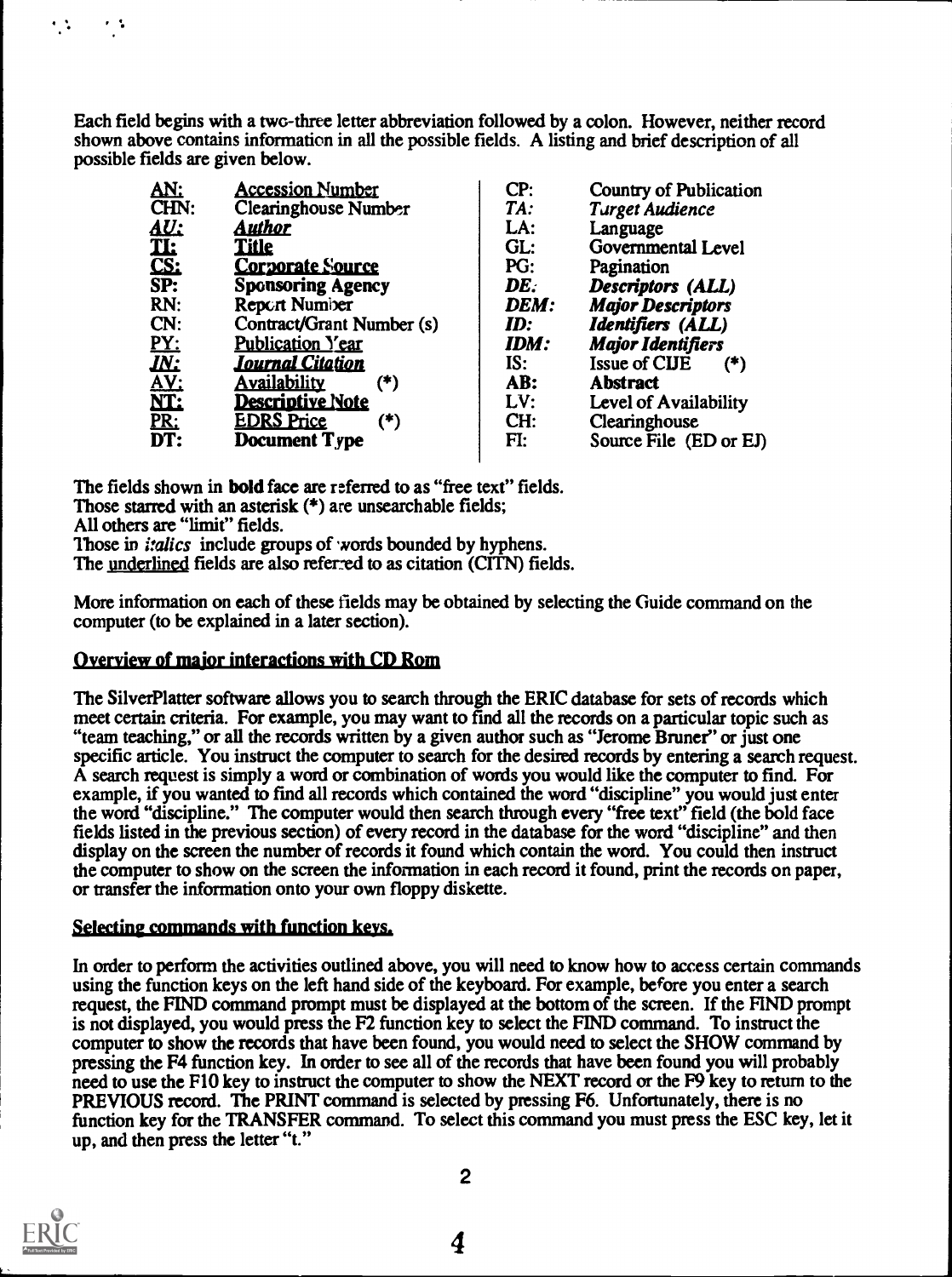This article presents the essential information necessary to retrieve information from the ERIC CD ROM database. Additional information is available in the Silver Platter manual and directly from the computer by selecting either the GUIDE (F3) or the HELP (F1) commands. The GUIDE command will provide access to more detailed explanations of each field in the database, while the HELP command will provide access to further information about each command.

A listing and summary of the purpose of each function key is given below:

| <u>Key</u>      | Command         | What it does                                                                                 |
|-----------------|-----------------|----------------------------------------------------------------------------------------------|
| F1              | <b>HELP</b>     | Explains commands and other general topics                                                   |
| F <sub>2</sub>  | <b>FIND</b>     | Searches for words or phrases in the database                                                |
| F <sub>3</sub>  | <b>GUIDE</b>    | Describes the fields and structure of the database                                           |
| F <sub>4</sub>  | <b>SHOW</b>     | Displays retrieved records on the screen                                                     |
| F <sub>5</sub>  | <b>INDEX</b>    | Alphabetically lists all indexed words in free text fields                                   |
| F <sub>6</sub>  | PRINT           | Prints retrieved records                                                                     |
| F7              | <b>RESTART</b>  | Begins or ends a session; clears search history; returns to title<br>screen with FIND prompt |
| F8              | <b>XCHANGE</b>  | Permits an exchange of compact discs                                                         |
| F <sub>9</sub>  | <b>PREVIOUS</b> | Shows the previous record                                                                    |
| F <sub>10</sub> | <b>NEXT</b>     | Shows the next record                                                                        |

## **Focusing Search Requests**

 $\mathcal{L}$ 

 $\ddot{\phantom{0}}$ 

When you enter a search request, the computer may find too many or too few records. Fortunately, the Silver Platter software provides several techniques for carefully focusing your search. When you enter a single word as a search request, the computer searches every "free text" field of every record in the database. You can instruct the computer to search in only specific fields by using the term "in" and the field abbreviation following the word you want to fmd. For example, the search request dyslexia in ti will find all the records with "dyslexia" in the title.

Descriptors. One of the most useful fields to search is the descriptor (de) field. This field contains words or phrases indicating the key topics covered in the reference. The words in a descriptor phrase are joined or bounded by hyphens. Therefore, when searching for a descriptor phrase, you should place hyphens between the words making up the phrase. For example, the search request aptitudetreatment-interaction in de will find all the records with the phrase "aptitude-treatment-interaction" in the descriptor field. Single word descriptors should be followed by a hyphen: aptitude-. If you don't specify the descriptor (de) field, the computer will search for the descriptor term in all the "free-text" fields. This is generally preferred for initial searches since the major descriptor (dem) and identifier (id and idm) fields will also be searched. If your search yields too many records you may want to limit the search to just the major descriptor (dem) field. The Thesaurus of ERIC Descriptors is a valuable resource that should be consulted to help you determine what descriptors to use in your search requests. You can also use the Thesaurus to help you find a narrower, broader or related descriptor.

Other hyphenated fields. In the author (au) field, author's names are also hyphenated with the last name appearing first. Therefore the request: Gagne-Robert-M in au will retrieve all documents written by "Robert M. Gagne." You should also use hyphens to separate words when searching the journal citation (jn), major descriptors (dem), identifiers (id), major identifiers (idm), or target audience (ta) fields.



3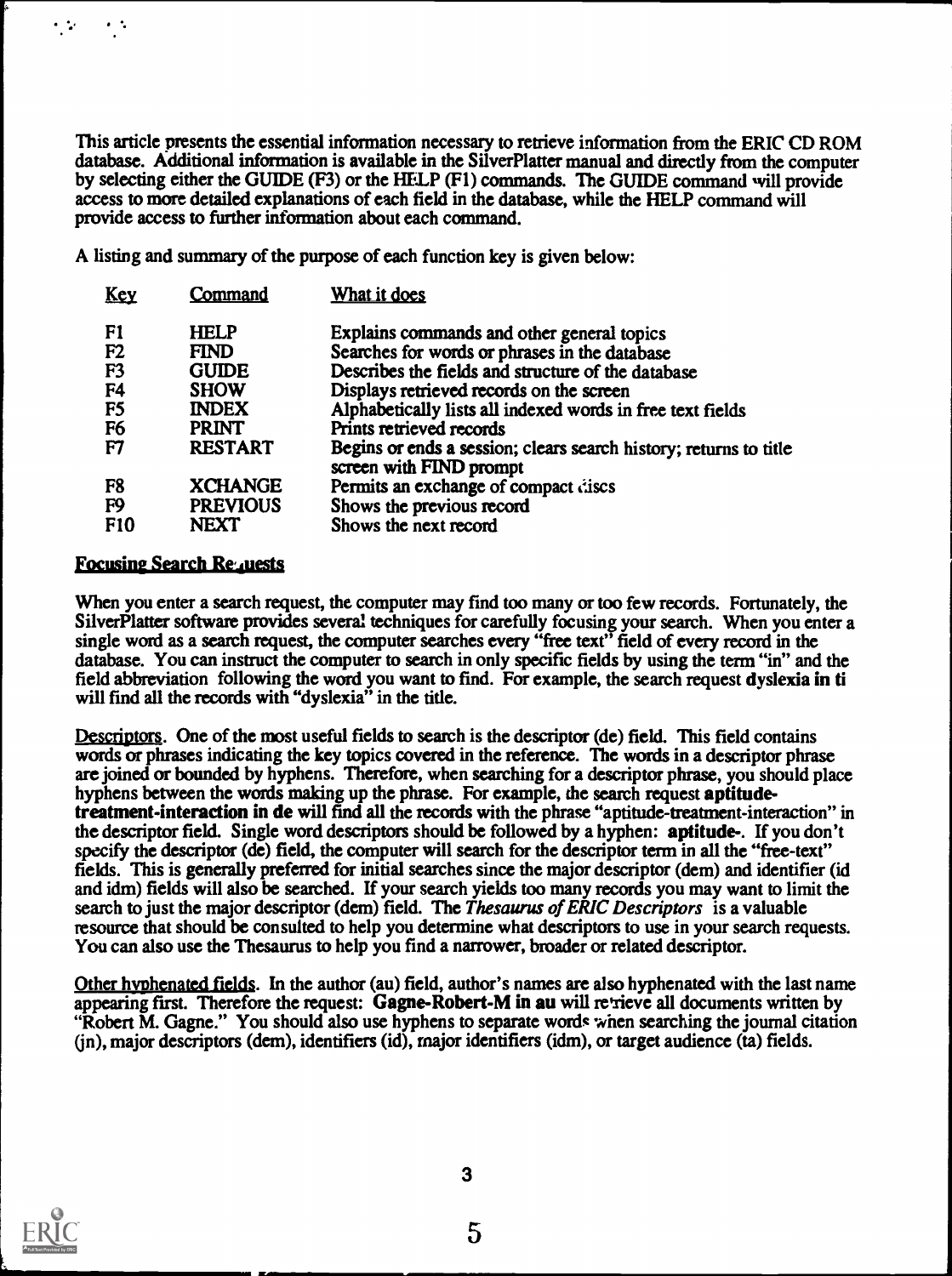INDEX command. One of the most powerful aids to help you focus your searches is the INDEX command. When you select this command by pressing F5, you will be asked to enter a word and then press RETURN. The computer will then display an alphabetized list of all the indexed words and hyphenated phrases found in the "free text" fields starting with the word you entered. You may page forward through this index using the PG DN key. If you would like to look up another word, press the F5 function key again. Use this index to identify appropriate descriptors and check correct spelling or hyphenation.

Relational operators  $(=, <, >, <=, >=)$  may be used to search on the publication year (py) field or other numeric "limit" fields. For example, the request:  $py=1985$  will retrieve documents published in 1985, while the request:  $py>=1987$  will find records with a publication year greater than or equal to 1987. A hyphen may be used to indicate a range: py=1983-1986. Note that the only way to search the "limit" fields (see table on page 2) is to use a field abbreviation and the "in" term or relational operators: French in la. Searching "limit" fields will generally take more time than searching "free text" fields.

Roots. To search for all words or phrases that begin with the same letters or root, follow the word with an asterisk  $(*)$ . The request: child\* will find all records containing the word "child," "children" and "child-abuse." The use of roots will generally increase the search time.

Boolean operators (and, or and not) may also be used to refine your search. For example, child and teen\* will find only those records that contain both the word "child" and words that begin with "teen." The search request child not abuse will find only those records that contain the word "child" but do not contain the word "abuse." The request child or teen\* will find all documents containing either or both words. Searches using Boolean operators should be used sparingly since they may required extended search times.

Connectors (with and near) can further narrow a search. The request teacher with training specifies that both words must be found in the same field in order for a record to be retrieved. Dyslexia near treatment specifies that the two words must be in the same sentence; while computers near2 education indicates that the terms must be within two words of each other, in any order, and in the same sentence. If your search request includes a phrase of two or more words without connectors or operators such as learning disabilities, then only those records containing both words side by side will be retrieved. The computer will display how many records contain each word and then how many records contain both words. These types of searches should be minimized, because of their excessive search time. If a phrase is a descriptor, the speed of the search will be greatly increased by using hyphens: learning-disabilities.

Parentheses should be used when combining several operators or connectors: (cognitive-development in de) and ((Bruner or Gagne) in au). However, care should be exercised in using long complicated searches since they may require considerable search time.

Search history. The computer keeps a history of your search requests, and displays each request on the screen preceded by a number. Instead of typing a complicated search, like the one above, all at once, you could search for each part and then combine the results by using the search numbers from previous search requests:

| <u>No.</u> | <b>Request</b>          | Records |
|------------|-------------------------|---------|
| #1:        | cognitive-development   | 3275    |
| #2         | <b>Bruner</b>           | 61      |
| #3         | <b>Gagne</b>            | 79      |
| #4         | (Brune. or Gagne) in au | 54      |
| #5         | #1 and #4               |         |



 $\ddot{\phantom{a}}$ 

 $\frac{1}{2}$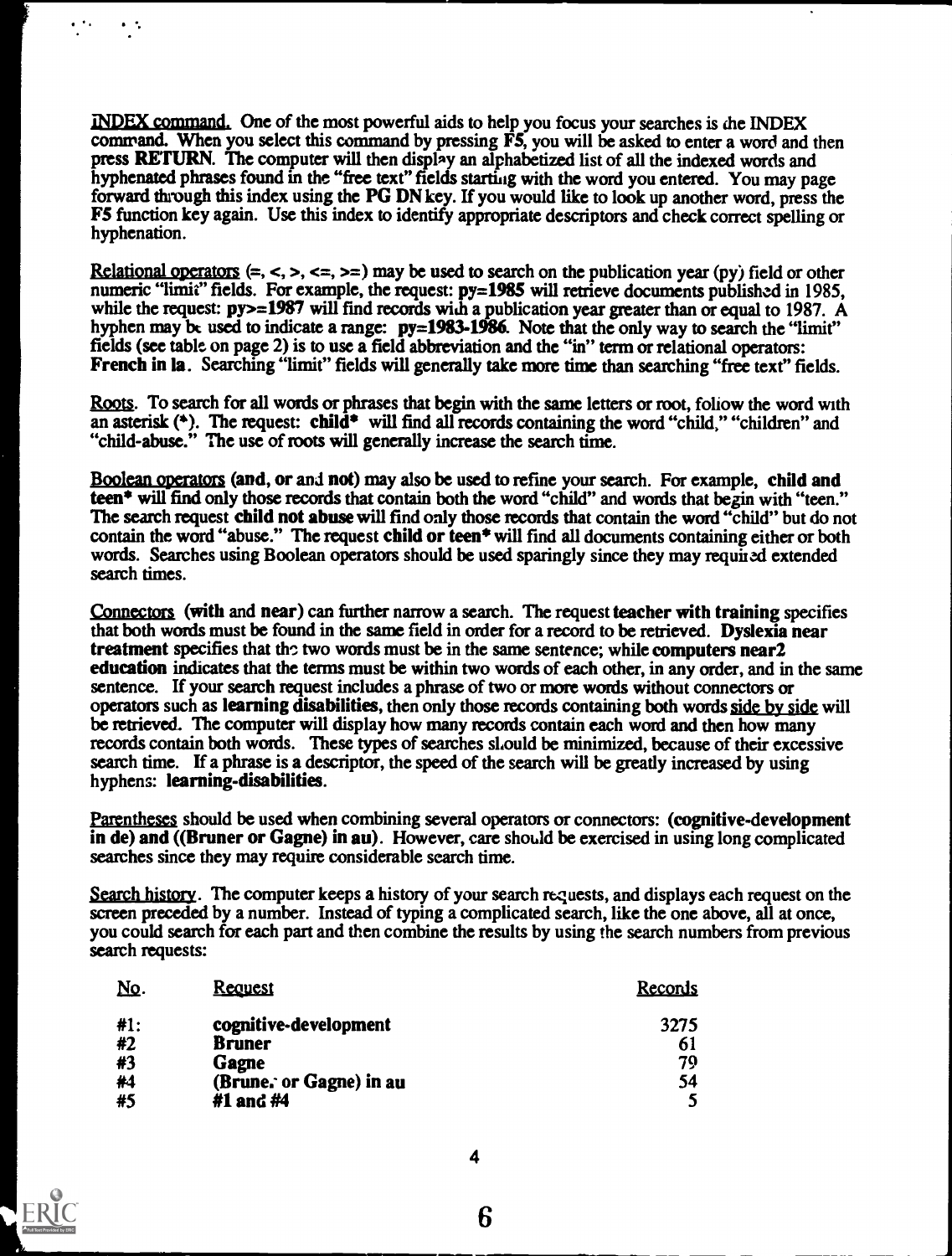The fifth search request would find only those records that were found in both previous searches #1 and #4. in fact, a new request can be combined automatically with the last request:

| #1 | dyslexia    |
|----|-------------|
| #2 | and py>1985 |

 $\mathcal{L}^{\text{max}}_{\text{max}}$  and  $\mathcal{L}^{\text{max}}_{\text{max}}$ 

The second search would fmd those records that included the word "dyslexia" and that had a publication year greater than 1985.

You may clear the search history by selecting the RESTART (F7) command or the CLEAR (ESC,c) command

# Example search requests

| mnemonics                    | search all "free text" fields for word                     |
|------------------------------|------------------------------------------------------------|
| aptitude in ti               | search title field for word                                |
| <b>Bruner-Jerome-S in au</b> | search author field for name                               |
| career-ladders               | search for descriptor in "free text" fields                |
| moral-development in de      | search for descriptor in descriptor field                  |
| anxiety- in de               | search for single word descriptor                          |
| instructional-science in jn  | search for journal title in journal citation field         |
| great-britain in cp          | search for country in "limit" field country of publication |
| dyslexia and child           | search for both words in "free text" fields                |
| dyslexia or autism           | search for either or both words                            |
| dyslexia not child           | search for dyslexia but not child                          |
| anxiety with state           | search for both words in same field                        |
| anxiety near state           | search for both words in same sentence                     |
| anxiety near2 state          | search for both words within two words of each other       |
| computer literacy            | search for both words side by side                         |
| computer-* in de             | search for descriptors beginning with computer             |
| py=1984-1987                 | search for publication year between 1984 & 1987            |
| $py = 1984$                  | search for publication year less than or equal to 1984     |
| (cat or kitten) and dog      | search using parentheses                                   |
| #3 or #4                     | Search using previous search requests                      |
| and ej in fi                 | Narrow previous search request to journal articles         |
| #5                           | Reissue previous search request                            |



5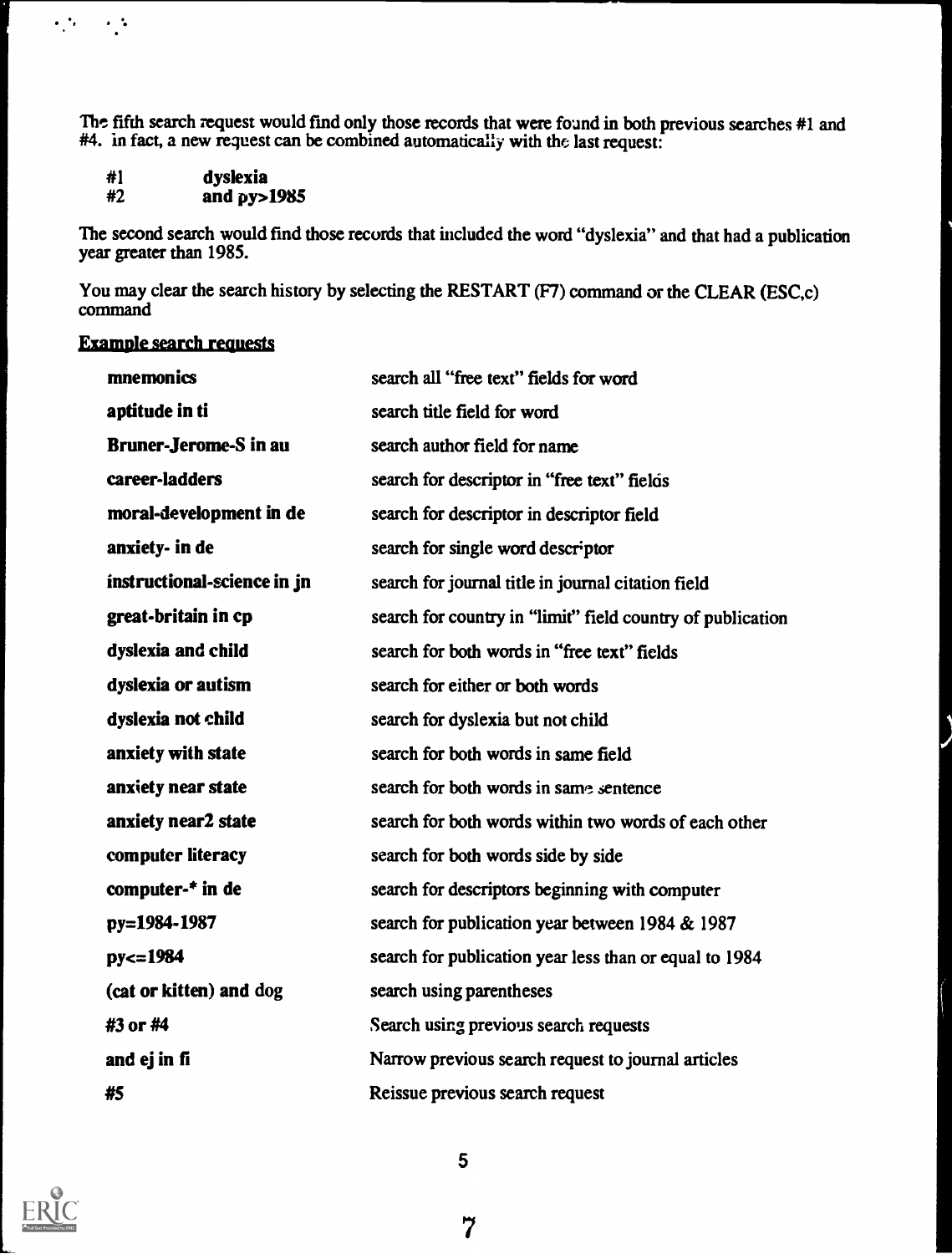# Modifying the settings for SHOW. PRINT or TRANSFER

 $12.11$ 

After selecting the SHOW (F4), PRINT (F6), or TRANSFER (ESC, t) commands, the computer will display a menu at the bottom of the screen indicating the default settings which control what information is to be shown, printed or transferred and how it is to be printed or transferred. The menu for the PRINT command is shown below:

PRINT Fields: CITN<br>separate pages: (No) Yes<br>searches: (No) Yes<br>gazethes: (No) Yes separate pages: (No) Yes Press RETURN to start with the first record: or F1 for HELP.

These default settings for the PRINT command indicate that the citation (CITN) fields (those needed to locate a document in the library) will be primed for ALL records. The current settings on the second line of the menu are indicated by parentheses. These default settings specify that the information for each document will not be printed on separate pages and that searches (Search History) will not be printed. If you are satisfied with these settings, just press the RETURN key and the records specified by the last search request will be printed.

However, any of these settings may be modified if you desire. For example, you may indicate the specific fields you want primed by replacing the "CITN" default setting with the desired field labels separated by commas. Thus, to print only the author, title and abstract fields from each record, enter: au,ti,ab. To print the citation and abstract fields you could use the setting: citn,ab.

If you do not want to print all of the records that were found, press the TAB key to move to the "Records" setting and specify the specific records you want printed by enteringa list of the record rumbers separated by commas: 1,3,5. To indicate a range of records, use a hyphen: 2-6. Caution: type within the space provided. If you need more space, execute the command (F6) again.

To specify that each record should be printed on a separate page, press TAB to move to the "separate pages" setting and type y for "yes." To specify that the Search History should be printed before the records, press TAB to move to the "searches" setting and type y for "yes." If you change your mind, you may press TAB to move from one setting to another. Type n for "no." Once you have made all the desired changes to the settings, press the RETURN key to begin printing.

The SHOW and TRANSFER menus have similar "Field" and "Record" settings but with different defaults. These may be modified in the same way as described above for the PRINT settings. The TRANSFER command also has a setting for specifying the name of the disk drive and file where the information is io be transferred.

Note, that if you want more information on any of these settings, you can select the HELP command by pressing Fl.

The SHOW, PRINT and TRANSFER commands will display, print or transfer those records found with the last search request. If you want to use records from an earlier request, you do not need to enter the full request again. All you need to do is enter the number of the previous request at the FIND prompt before selecting the SHOW (F4), PRINT (F6) or TRANSFER (ESC, t) commands . For example, the search request: #5 would find those records retrieved by the fifth search request in the search history.